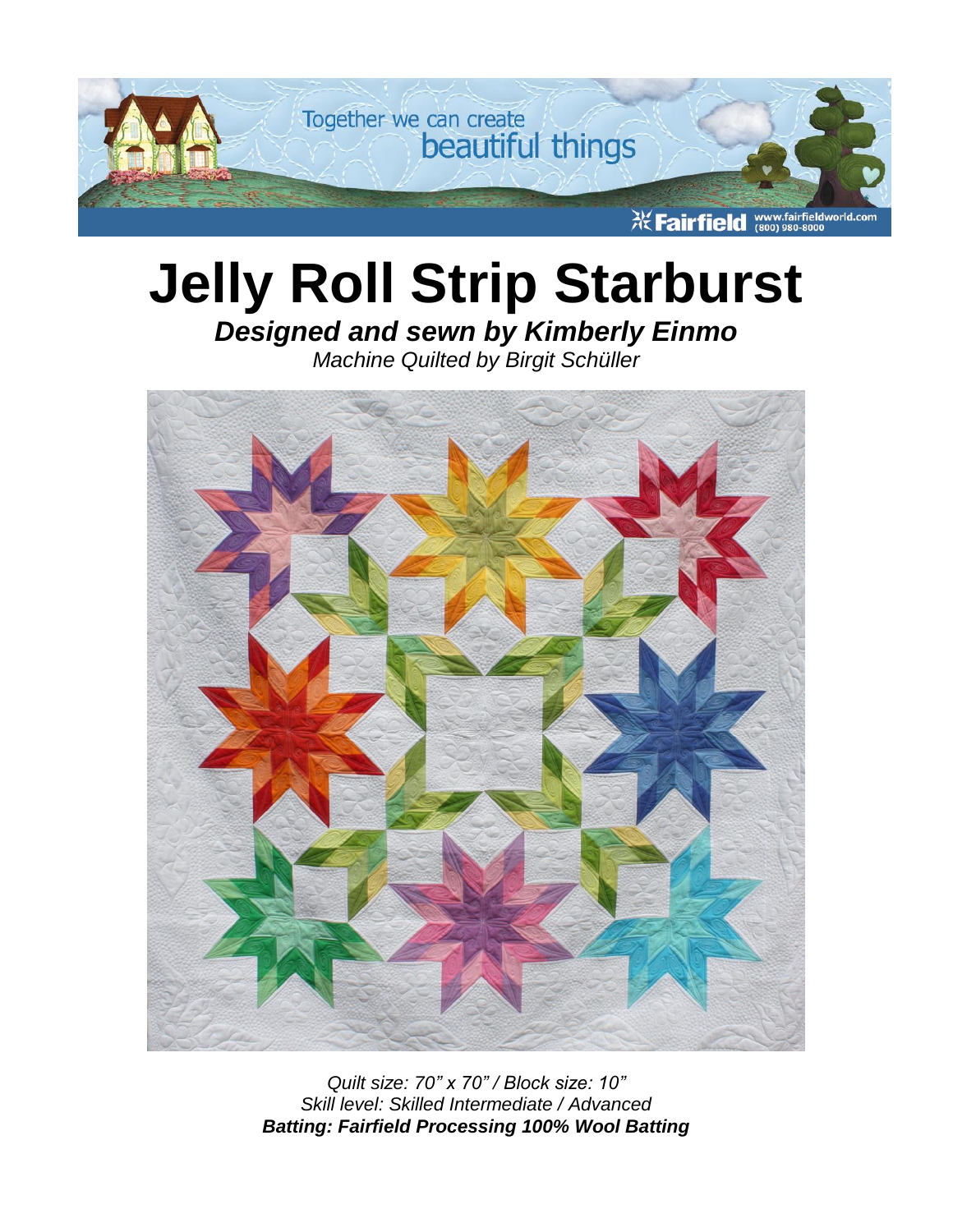# **FABRIC REQUIREMENTS…** *Copyright 2011 Kimberly Einmo*

*Cutting Instructions are recommended for use with EZ Jelly Roll Ruler by Kimberly Einmo*

| <b>FABRIC</b>                                                                                                              | <b>YARDS</b>       | <b>INSTRUCTIONS</b>                                                                                                                                                                                                                                                                                                                       |
|----------------------------------------------------------------------------------------------------------------------------|--------------------|-------------------------------------------------------------------------------------------------------------------------------------------------------------------------------------------------------------------------------------------------------------------------------------------------------------------------------------------|
| 1 Jelly Roll<br>or $40 - 2\frac{1}{2}$ " strips<br>(Use a precut bundle of strips or<br>fabric from your stash or scraps!) | $2\frac{1}{2}$ yds | Divide strips into groups of lights, mediums, and darks<br>$\bullet$<br>Pair up 9 groups of 4 strips each for the stars,<br>$\bullet$<br>including the two "exploded" green stars in the center<br>Cut 144 diamond pairs from strip units (see below)<br>$\bullet$                                                                        |
| <b>Background Fabric</b>                                                                                                   | $3\frac{1}{2}$ yds | Cut $5 - 5$ " strips; subcut $36 - 5$ " squares. Cut each<br>$\bullet$<br>square once diagonally to yield 72 A triangles<br>Cut $6 - 6$ 5/8" strips; subcut $36 - 6$ 5/8" squares. Cut<br>$\bullet$<br>each square once diagonally to yield 72 B triangles<br>Cut $8 - 5\frac{1}{2}$ " strips and piece together for borders<br>$\bullet$ |
| <b>Backing</b>                                                                                                             | $4\frac{1}{4}$ yds | 2 panels 36" x 76"<br>٠                                                                                                                                                                                                                                                                                                                   |
| <b>Batting</b>                                                                                                             |                    | 76" x 76"<br>$\bullet$                                                                                                                                                                                                                                                                                                                    |
| <b>Binding</b>                                                                                                             | $\frac{3}{4}$ yd   | Cut $8 - 2\frac{1}{4}$ " strips; piece together to make single fold,<br>$\bullet$<br>straight grain binding                                                                                                                                                                                                                               |

## **GET SET…**

#### **Kimberly's top tip:**

The trick to using 40 different strips to make Lone Stars is this: You'll need two very similar strips to construct the middle "radiant" row (#2) which should contrast with the fabrics you select for the center and outer points of the star. Sort your strips into groups as follows: star point row  $#1 = 1$  strip; radiant row  $#2 = 2$  strips (similar in scale and color); inner star #3 = 1 strip. You'll need 9 groups of 4 strips each.

## **SEW!**

#### **Block Assembly Instructions**

- Sew a fabric #1 and #2 strip together; then sew a fabric #2 and #3 strip together as shown. Press seams towards #2
- Line up ruler with 45 degree line along *bottom* of strip unit edge; cut diamonds in 2½" widths
- *Cut 8 from each strip unit to make a complete star (including the 2 "exploded center green stars in the center) but only cut 6 from each strip unit to make the 4 corner stars, which are "¾ stars."*
- Sew units together from strip sets, and make 72 diamond wedges as shown
- Each block is constructed with two diamond wedges









Make 72 diamond wedges